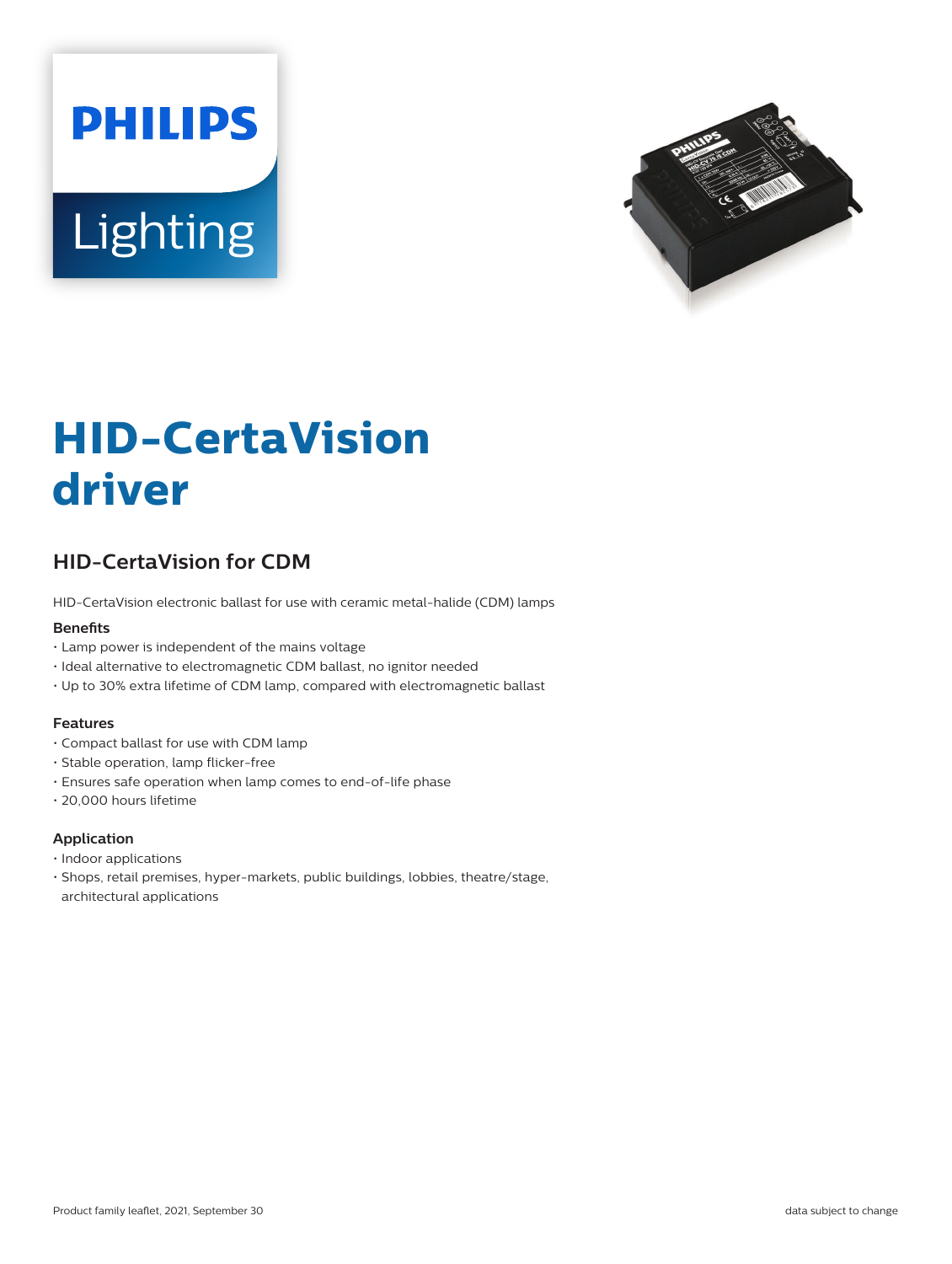# **HID-CertaVision for CDM**

#### **Versions**



**HID-CV 35, 50, 70 /S CDM**

## **Dimensional drawing**



| <b>Operating and Electrical</b>        |              |  |  |  |
|----------------------------------------|--------------|--|--|--|
| <b>Input Frequency</b>                 | 50 to 60 Hz  |  |  |  |
| <b>Input Voltage</b>                   | 220 to 240 V |  |  |  |
|                                        |              |  |  |  |
| <b>General Information</b>             |              |  |  |  |
| <b>Number Of Lamps</b><br>1 piece/unit |              |  |  |  |
|                                        |              |  |  |  |
| Lamp Type                              | <b>CDM</b>   |  |  |  |
|                                        |              |  |  |  |
| <b>Mechanical and Housing</b>          |              |  |  |  |

## **General Information**

|            |                                           | Number Of Products On MCB (16A Type |
|------------|-------------------------------------------|-------------------------------------|
| Order Code | <b>Full Product Name</b>                  | B) (Nom)                            |
|            | 913712006580 HID-CV 35 /S CDM 220-240V 24 |                                     |
|            | 913712006680 HID-CV 50 / SCDM 220-240V 24 |                                     |

|            |                                           | Number Of Products On MCB (16A Type |  |
|------------|-------------------------------------------|-------------------------------------|--|
| Order Code | <b>Full Product Name</b>                  | B) (Nom)                            |  |
|            | 913712006780 HID-CV 70 /S CDM 220-240V 20 |                                     |  |
|            |                                           |                                     |  |

#### **System characteristics**

| Order Code   | <b>Full Product Name</b>  | <b>Rated Ballast-Lamp Power</b> |  |  |
|--------------|---------------------------|---------------------------------|--|--|
| 913712006580 | HID-CV 35 /S CDM 220-240V | 35 W                            |  |  |
| 913712006680 | HID-CV 50 /S CDM 220-240V | 50 W                            |  |  |

| Order Code   | <b>Full Product Name</b>  | <b>Rated Ballast-Lamp Power</b> |
|--------------|---------------------------|---------------------------------|
| 913712006780 | HID-CV 70 /S CDM 220-240V | 70 W                            |

| Product          | C <sub>1</sub> | A1                                              | A2 | <b>B1</b> | <b>B2</b> | <b>B3</b> |
|------------------|----------------|-------------------------------------------------|----|-----------|-----------|-----------|
| HID-CV 35 /S CDM |                | 32.1 mm 110.0 mm 98.5 mm 75.0 mm 63.7 mm 4.5 mm |    |           |           |           |
| 220-240V         |                |                                                 |    |           |           |           |
| HID-CV 70 /S CDM |                | 32.1 mm 110.0 mm 98.5 mm 75.0 mm 63.7 mm 4.5 mm |    |           |           |           |
| 220-240V         |                |                                                 |    |           |           |           |
| HID-CV 50 /S CDM |                | 32.1 mm 110.0 mm 98.5 mm 75.0 mm 63.7 mm 4.5 mm |    |           |           |           |
| 220-240V         |                |                                                 |    |           |           |           |
|                  |                |                                                 |    |           |           |           |